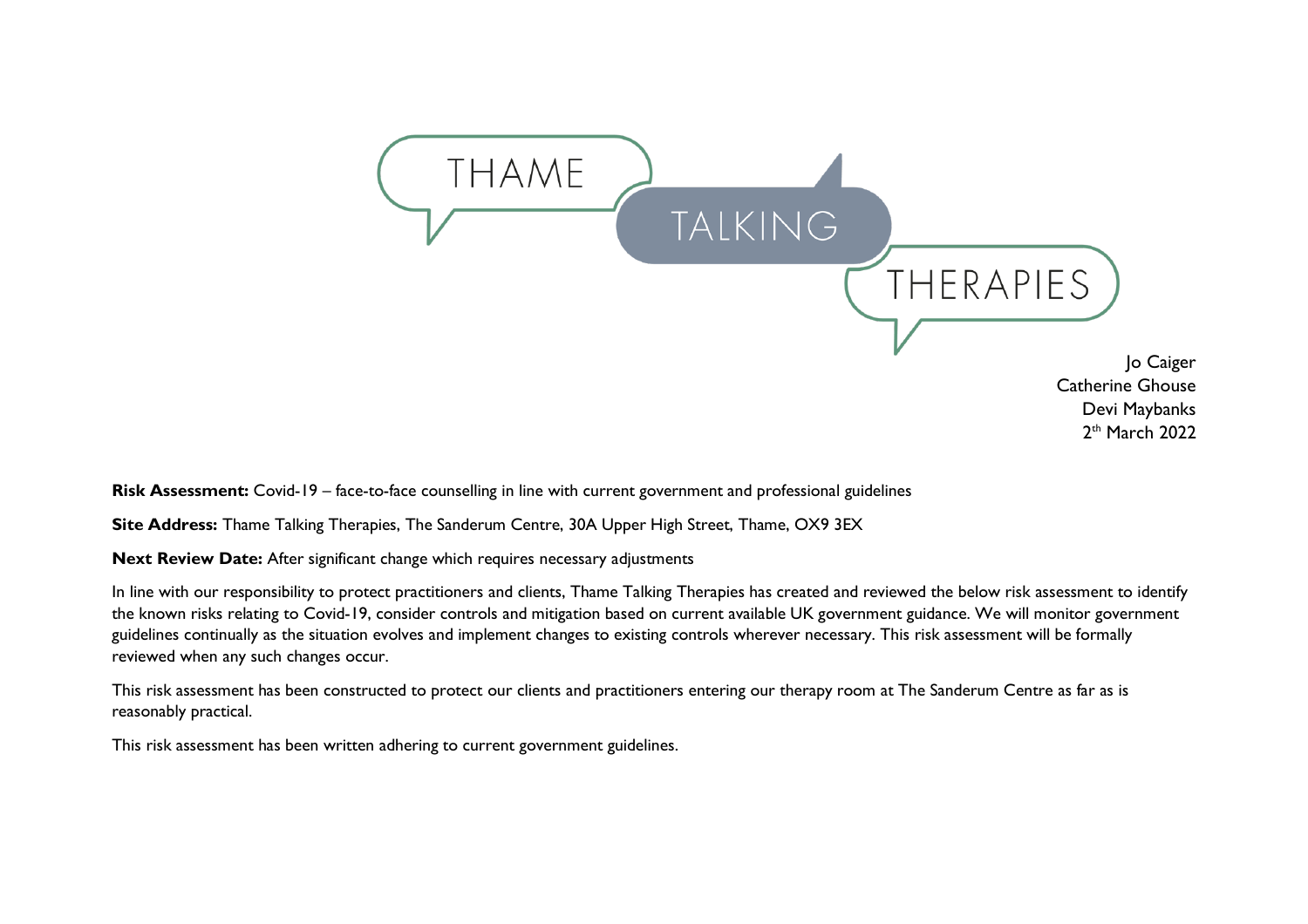"Practitioners" are Jo Caiger, Catherine Ghouse and Devi Maybanks

"Clients" are those engaged in therapeutic services with Thame Talking Therapies practitioners

| <b>Hazard</b>      | Who is at risk?                        | <b>Control measures</b>                                                                                                                                                                                                                                                                                                                                               | <b>Further controls</b>                                                                                                                                                                                                                                                                       |
|--------------------|----------------------------------------|-----------------------------------------------------------------------------------------------------------------------------------------------------------------------------------------------------------------------------------------------------------------------------------------------------------------------------------------------------------------------|-----------------------------------------------------------------------------------------------------------------------------------------------------------------------------------------------------------------------------------------------------------------------------------------------|
| Spread of Covid-19 | <b>Practitioners</b><br><b>Clients</b> | <b>Protection of Vulnerable People</b><br>Individuals who are extremely clinically<br>vulnerable, practitioner or client, are<br>strongly advised not to attend face-to-face<br>counselling sessions. In addition, those at a<br>higher risk should take extra care in<br>observing social distancing.                                                                | Clients who are extremely clinically<br>vulnerable should inform their individual<br>practitioners and suitable and sufficient<br>appropriate arrangements should be made<br>for remote therapy via video or telephone,<br>and/or the wearing of face coverings for<br>face-to-face sessions. |
|                    |                                        | Self-isolation for symptomatic<br>individuals. You're no longer legally<br>required to self-isolate if you test positive<br>for COVID-19. People who test positive<br>for COVID-19 should continue to stay at<br>home and avoid contact with other<br>people.<br>If clients or practitioners are self-isolating,<br>remote sessions may be offered by<br>arrangement. |                                                                                                                                                                                                                                                                                               |
| <b>Hazard</b>      | Who is at risk?                        | <b>Control measures</b>                                                                                                                                                                                                                                                                                                                                               | <b>Further controls</b>                                                                                                                                                                                                                                                                       |
| Spread of Covid-19 | <b>Practitioners</b><br><b>Clients</b> | Social distancing<br>Thame Talking Therapies (TTT) are able<br>to arrange the seating in the therapy room<br>to ensure a 2M distance is met if<br>requested.<br><b>Restriction of movement and access</b><br>Clients to arrive for their appointments on<br>time (not too far in advance of the<br>appointment time) to minimise waiting                              | Thame Talking Therapies (TTT) can angle<br>chairs in the therapy room away to minimise<br>direct face-to-face contact if appropriate.                                                                                                                                                         |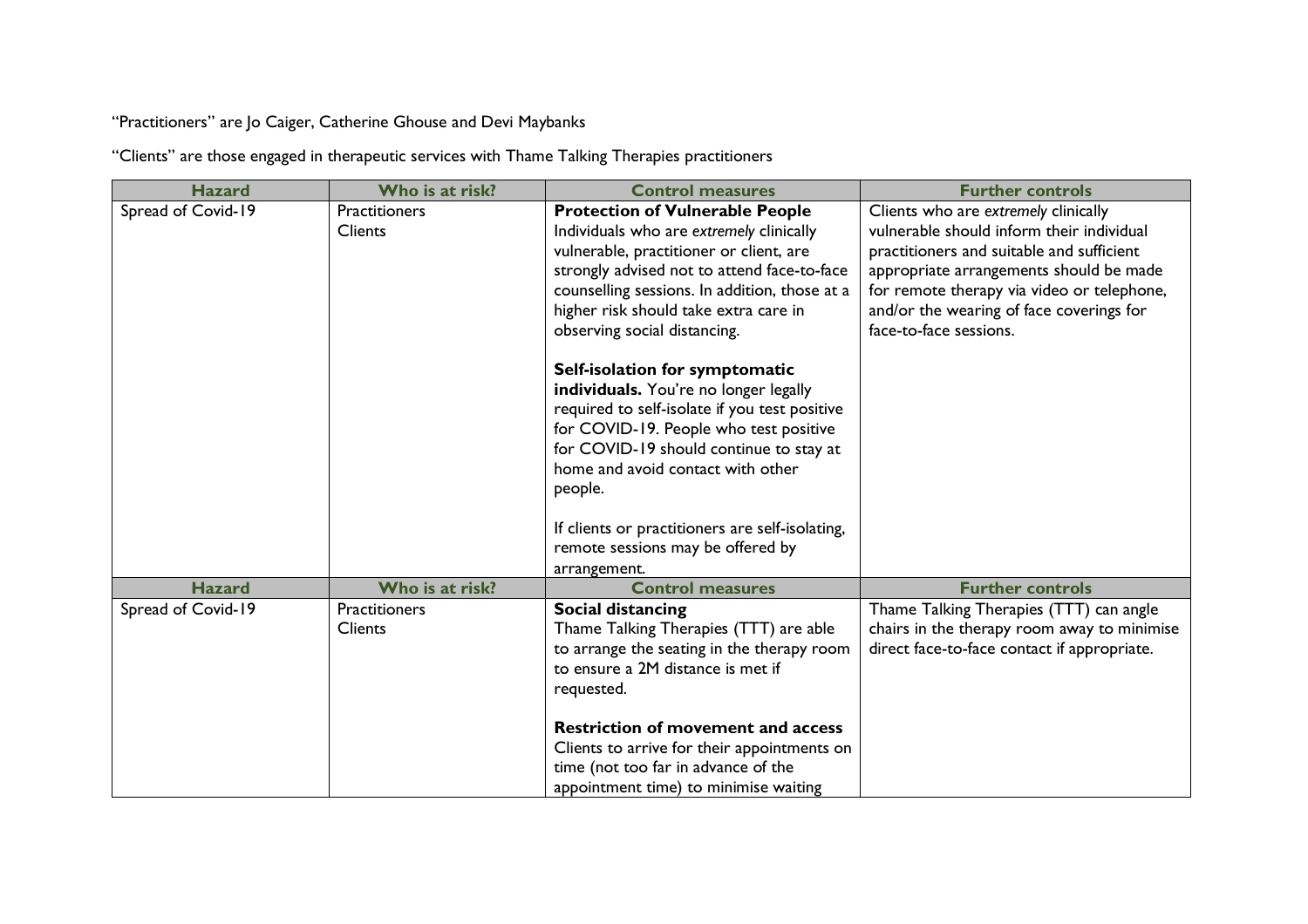|                    |                          | times and overcrowding in the reception<br>area.<br>Clients to wait in reception area at The<br>Sanderum Centre (TSC) until collected by<br>their Thame Talking Therapies (TTT)<br>practitioner who will accompany clients to<br>and from the therapy room.                                                                                                                                                                                  |                                                                                                                                                                                                                                                                                                                                                                                                                                                                                                                 |
|--------------------|--------------------------|----------------------------------------------------------------------------------------------------------------------------------------------------------------------------------------------------------------------------------------------------------------------------------------------------------------------------------------------------------------------------------------------------------------------------------------------|-----------------------------------------------------------------------------------------------------------------------------------------------------------------------------------------------------------------------------------------------------------------------------------------------------------------------------------------------------------------------------------------------------------------------------------------------------------------------------------------------------------------|
| <b>Hazard</b>      | Who is at risk?          | <b>Control measures</b>                                                                                                                                                                                                                                                                                                                                                                                                                      | <b>Further controls</b>                                                                                                                                                                                                                                                                                                                                                                                                                                                                                         |
| Spread of Covid-19 | Practitioners<br>Clients | Cleaning<br>Frequent cleaning of objects and surfaces<br>that are touched regularly.<br>Handwashing<br>Sanitiser is provided by The Sanderum<br>Centre (TSC) at the entrance to the<br>building.<br>The Sanderum Centre have provided<br>handwashing facilities and supplies in all<br>WCs. Drying of hands with disposable<br>towels (as provided).<br>Thame Talking Therapies (TTT) will<br>provide hand sanitiser in the therapy<br>room. | Thame Talking Therapies (TTT) will ensure<br>the therapy room is cleaned regularly.<br>To encourage good ventilation in the<br>therapy room, Thame Talking Therapies<br>(TTT) will open the window during and<br>between sessions.<br>The Sanderum Centre (TSC) provide nightly<br>professional cleaning services.<br>All occupants in the building are encouraged<br>to adhere to regular handwashing for 20<br>seconds with water and soap and use the<br>hand sanitiser stations on arrival in<br>reception. |
| <b>Hazard</b>      | Who is at risk?          | <b>Control measures</b>                                                                                                                                                                                                                                                                                                                                                                                                                      | <b>Further controls</b>                                                                                                                                                                                                                                                                                                                                                                                                                                                                                         |